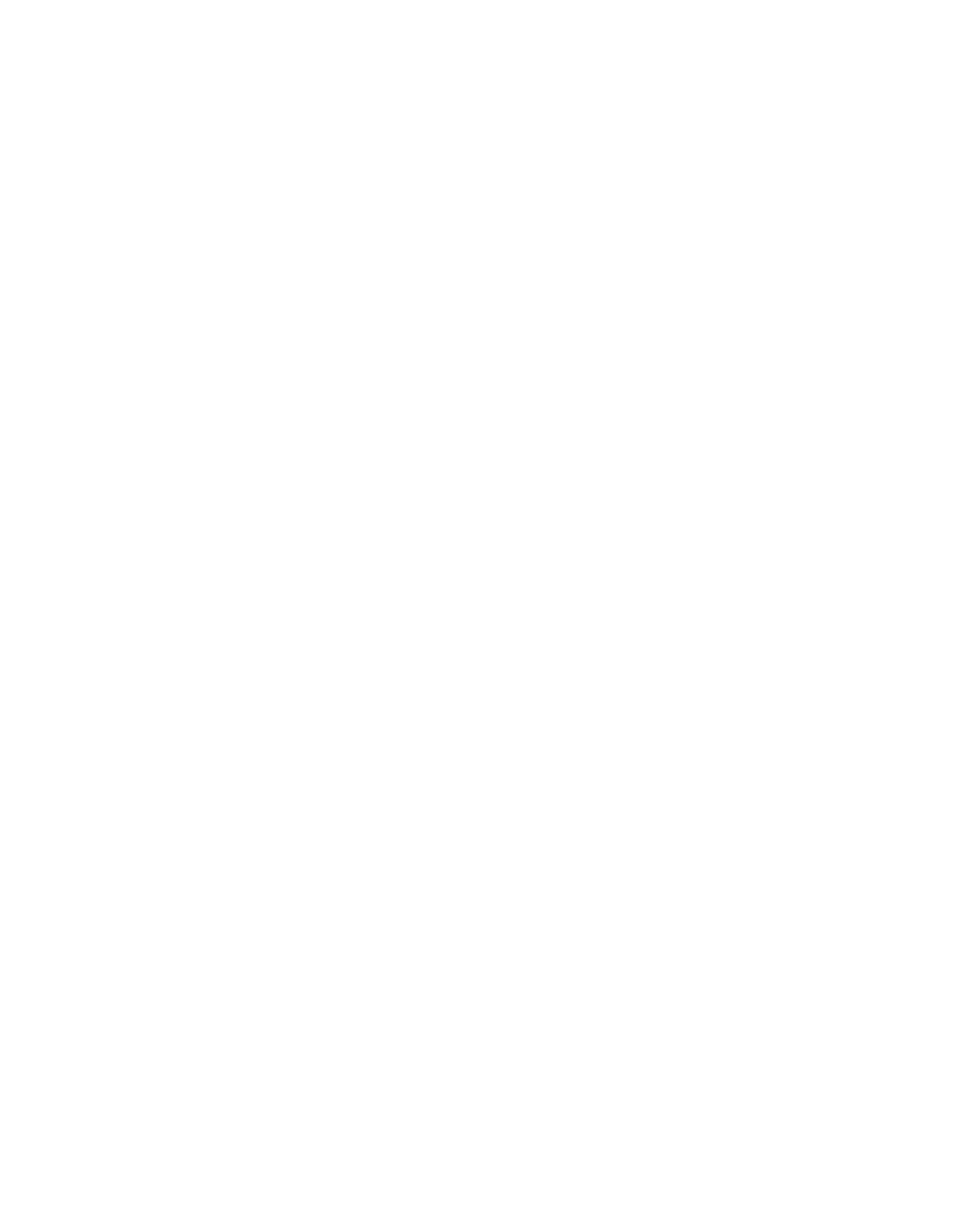## **HILL, Chief Justice.**

[¶1] Appellant, Rodney Dean Blakeman (Blakeman), challenges the order of the district court denying his motion to correct his purportedly unconstitutional, and hence illegal, sentences. Blakeman contends that the sentences imposed upon him in 2001 violate recently articulated constitutional principles and must be vacated. We will affirm.

### **ISSUE**

[¶2] Blakeman raises this issue:

Did the district court [err] and abuse its discretion by denying appellant's motion to correct his unconstitutional and therefore illegal sentences?

The State phrases the issue thus:

Did the district court err in denying [Blakeman's] W.R.Cr.P. 35(a) motion to correct an illegal sentence?

## **PERTINENT FACTS AND BACKGROUND**

[¶3] On December 19, 2000, Blakeman was charged with nine counts of sexual assault and one count of taking immodest, immoral or indecent liberties with a minor. The victims of his crimes were his own daughters. At arraignment, Blakeman was informed that for some of the sexual assault offenses he faced potential life sentences. Initially, he entered pleas of not guilty to all of the charged crimes. Blakeman later made a decision to change his pleas. In a written plea agreement, he acknowledged that the potential sentences for his pleas were six life sentences. Blakeman agreed that he would plead guilty to one count of attempted second-degree sexual assault, three counts of second-degree sexual assault, and two counts of first-degree sexual assault.<sup>[1](#page-2-0)</sup> The agreement also provided that the remaining counts would be dismissed and no other additional charges would be filed against him (although a further investigation had revealed that additional charges were possible). At a change of plea hearing, Blakeman again was informed that he could be sentenced to six life sentences. On May 17, 2001, sentence was entered imposing six consecutive life sentences. On appeal, the judgment and sentence of the district court were affirmed, as was an order of the district court denying Blakeman's motion to correct an illegal sentence. *Blakeman v. State*, 2002 WY 177, 59 P.3d 140 (Wyo. 2002).

[¶4] On November 3, 2003, Blakeman filed another motion to correct illegal sentence styled along lines similar to the issues raised in this appeal. By order entered on December 11, 2003, the district court denied that motion.

 $\overline{a}$ 

<span id="page-2-0"></span><sup>1</sup> The crimes were committed at various times between 1992 and 1995.